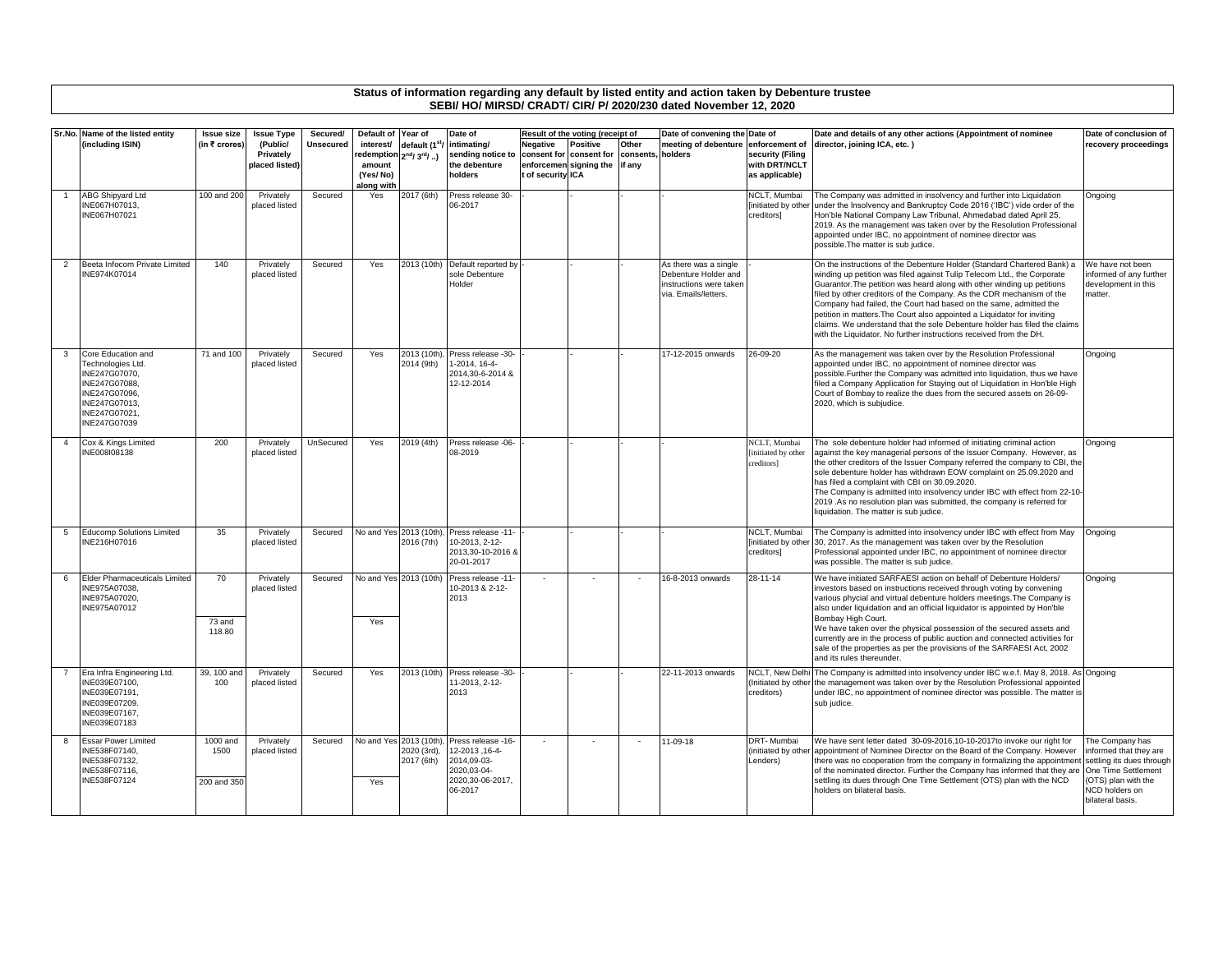|    | Sr.No. Name of the listed entity                                                                              | <b>Issue size</b>                              | <b>Issue Type</b>                       | Secured/             | Default of Year of                           |                                                  | Date of                                                                |                                            | Result of the voting (receipt of                         |                              | Date of convening the Date of                                                                                                                                       |                                                                       | Date and details of any other actions (Appointment of nominee                                                                                                                                                                                                                                                                                                                                                                                                                                                                                                                                                                                                                                                                                                                                                     | Date of conclusion of                                     |
|----|---------------------------------------------------------------------------------------------------------------|------------------------------------------------|-----------------------------------------|----------------------|----------------------------------------------|--------------------------------------------------|------------------------------------------------------------------------|--------------------------------------------|----------------------------------------------------------|------------------------------|---------------------------------------------------------------------------------------------------------------------------------------------------------------------|-----------------------------------------------------------------------|-------------------------------------------------------------------------------------------------------------------------------------------------------------------------------------------------------------------------------------------------------------------------------------------------------------------------------------------------------------------------------------------------------------------------------------------------------------------------------------------------------------------------------------------------------------------------------------------------------------------------------------------------------------------------------------------------------------------------------------------------------------------------------------------------------------------|-----------------------------------------------------------|
|    | (including ISIN)                                                                                              | (in ₹ crores)                                  | (Public/<br>Privately<br>placed listed) | Unsecured            | interest/<br>edemption<br>amount<br>(Yes/No) | default (1 <sup>st</sup> /<br>$2^{nd}/3^{rd}/$ ) | intimating/<br>sending notice to<br>the debenture<br>holders           | Negative<br>consent for<br>of security ICA | <b>Positive</b><br>consent for<br>enforcemen signing the | Other<br>consents.<br>if any | meeting of debenture<br>holders                                                                                                                                     | enforcement of<br>security (Filing<br>with DRT/NCLT<br>as applicable) | director, joining ICA, etc.)                                                                                                                                                                                                                                                                                                                                                                                                                                                                                                                                                                                                                                                                                                                                                                                      | recovery proceedings                                      |
|    |                                                                                                               |                                                |                                         |                      | along with                                   |                                                  |                                                                        |                                            |                                                          |                              |                                                                                                                                                                     |                                                                       |                                                                                                                                                                                                                                                                                                                                                                                                                                                                                                                                                                                                                                                                                                                                                                                                                   |                                                           |
| 9  | First Leasing Company Of<br>India Limited<br>INE492B07EG5,<br>INE492B08113,<br>INE492B08121,<br>INE492B08105, | 100<br>(Subscribed<br><b>Rs.30 Crs)</b><br>150 | Privately<br>placed listed              | Secured<br>UnSecured | Yes                                          | 2015 (8th).<br>2014 (9th)                        | Press release -30-<br>1-2014, 16-4-<br>2014,30-1-2015 &<br>19-05-2015  |                                            |                                                          |                              | 5-6-2015 onwards                                                                                                                                                    | 27-06-19                                                              | As the management was taken over by the Resolution Professional<br>appointed under IBC, no appointment of nominee director was<br>possible. Further the Company is admitted into liquidation and an official<br>liquidator (OL) has been appointed by Madras High Court.<br>Being aggrieved by the order of OL rejecting claim filed on behalf of                                                                                                                                                                                                                                                                                                                                                                                                                                                                 | Ongoing                                                   |
|    | INE492B08139                                                                                                  | (Subscribed<br>Rs.147.22<br>Crs)               |                                         |                      |                                              |                                                  |                                                                        |                                            |                                                          |                              |                                                                                                                                                                     |                                                                       | Debenture Holders, we have filed Company Application no's. 279 and 280<br>of 2019 before the Madras High Court. The Hon'ble Madras High Court has<br>passed an order directing CBI to provide the certified copies of transaction<br>documents to DT for re-submission of claims to the OL for re-adjudication<br>of claims. We are in the process of re-submission of claims with the OL<br>office.                                                                                                                                                                                                                                                                                                                                                                                                              |                                                           |
| 10 | Fortis Healthcare Holdings<br>Private Limited<br>INE277L07051.<br>INE277L07036                                | 5 and 12.50                                    | Privately<br>placed listed              | Secured              | No and Yes 2018 (5th),                       | 2019 (6th).<br>2020 (3rd)                        | Press release-28-<br>02-2018,16-09-<br>2019,13-01-2020                 |                                            |                                                          |                              |                                                                                                                                                                     | NCLT, New Delh<br>(Initiated by<br>Debenture<br>holders)              | We have sent letter dated 30.03.2018, 29.06.2018 to invoke our right for<br>appointment of Nominee Director on the Board of the Company. However<br>there was no cooperation from the company in formalizing the appointment<br>of the nominated director. The Portfolio Company (Indiabulls Ltd) acting on<br>behalf of the Debenture Holders had decided to invoke the shares to<br>recover their principal outstanding and further have initiated CIRP against<br>the Company to recover the balance outstanding amount.                                                                                                                                                                                                                                                                                       | Ongoing                                                   |
| 11 | <b>Future Enterprises Ltd</b><br>INE623B07644,<br>INE623B07651,<br>INE623B07669                               | 300.00                                         | Privately<br>placed listed              | Secured              | Yes                                          | 2022 (1st)                                       | 16-03-2022, 17-03-<br>2022                                             |                                            |                                                          |                              | 07-04-2022 onwards                                                                                                                                                  |                                                                       | We have sent letter to invoke our right for appointment of Nominee<br>Director on the Board of the Company. We are pursuing the repayment of<br>default amount with the Issuer and are now contemplating initiating legal<br>actions against the issuer. Further the lenders have formed a consortium<br>and ATSL as DT is not a part of consortium.                                                                                                                                                                                                                                                                                                                                                                                                                                                              | <b>Ongoing</b>                                            |
| 12 | Gammon India Ltd<br>INE259B07092,<br>INE259B07076,<br>INE259B07084,<br>INE259B07100,<br>INE259B07118          | 74, 50, 100<br>and 100                         | Privately<br>placed listed              | Secured              | Yes                                          | 2014 (9th),<br>2017 (6th).<br>2018 (5th)         | Press release -30-<br>11-2014, 12-3-<br>2015,31-05-2017,<br>28-02-2018 |                                            |                                                          |                              |                                                                                                                                                                     |                                                                       | We have sent letters dated 11-09-2015, 20-03-2018, 29-06-2018 informing We have not been<br>the Company about our rights of appointing Nominee Director on the<br>Board of the Company. However there was no cooperation from the<br>company in formalizing the appointment of the nominated director. Further<br>the Issuer Company has not shared the copy of Corporate Debt<br>Restructuring nor the master restructuring agreement with us despite<br>follow ups. There are no instruction or revert from bond holders or the<br>issuer company.                                                                                                                                                                                                                                                              | informed of any further<br>development in this<br>matter. |
|    | 13 Gitanjali Gems Ltd<br>INE346H07011                                                                         | 125                                            | Privately<br>placed listed              | Secured              | Yes                                          | 2018 (5th)                                       | Press release -31-<br>05-2018                                          |                                            |                                                          |                              |                                                                                                                                                                     | DRT, Mumbai<br>NCLT, Mumbai<br>(Initiated by othe<br>creditors)       | We have sent letter dated 30-03-2018, 29.06.2018 informing the Company Ongoing<br>about our rights of appointing Nominee Director on the Board of the<br>Company. However there was no cooperation from the company in<br>formalizing the appointment of the nominated director. Further we<br>understand that the Company was admitted in insolvency under the<br>Insolvency and Bankruptcy Code 2016 ('IBC') on October 08, 2018. It is<br>also understood that ICICI Bank, the lead lender, has filed liquidation<br>application before NCLT, Mumbai which is sub-judice.                                                                                                                                                                                                                                      |                                                           |
|    | 14 GMR Warora Energy Limited<br>INE124L07048,<br>INE124L07055.<br>INE124L07063                                | 75                                             | Privately<br>placed listed              | Secured              | Yes                                          | 2021 (2nd) 29-09-21                              |                                                                        |                                            |                                                          |                              | We have sought<br>instructions from sole<br>Debenture Holder<br>several times. We are<br>awaiting Debenture<br><b>Holders' Instructions</b><br>for further actions. |                                                                       | We have sent letter dated 28-03-2022 to invoke our right for appointment<br>of Nominee Director on the Board of the Company. Further the Company<br>has informed that the lenders of the Company have initiated the process of<br>implementing a Resolution Plan (RP) in terms of "Prudential Framework for<br>Resolution of Stressed Assets" issued vide RBI circular dated June 7,<br>2019. NCDs held by IIFCL (the Debenture Holder) are also a part of this<br>restructuring process. As a part of this ongoing RP, interest on IIFCL-<br>NCDs for the period from March 25, 2021 till March 31, 2024 will be<br>converted into Optionally Convertible Debentures (OCDs) and will be<br>repaid as per the schedule given in the Resolution Plan. We await further<br>instructions from the Debenture Holders. | Ongoing                                                   |
|    | 15 Gujarat NRE Coke Limited<br>INE110D07127,<br>INE110D07077,                                                 | 100                                            | Privately<br>placed listed              | Secured              | No                                           | 2012 (11th),<br>2013 (10th),<br>2015 (8th)       | Press release -15-<br>2-2013,11-10-<br>2013, 02-12-2013                |                                            |                                                          |                              |                                                                                                                                                                     | NCLT, Kolkata<br>(Initiated by othe<br>creditors)                     | The Company was admitted in insolvency and further into Liquidation<br>under the Insolvency and Bankruptcy Code 2016 ('IBC') since 11th<br>January, 2018. As the management was taken over by the Resolution                                                                                                                                                                                                                                                                                                                                                                                                                                                                                                                                                                                                      | Ongoing                                                   |
|    | INE110D07085,<br>INE110D07093,<br>INE110D07101,<br>INE110D07044.<br>INE110D07119<br>INE110D07044              | 50 and 250                                     |                                         |                      | Yes                                          |                                                  | and 29-2-2016                                                          |                                            |                                                          |                              |                                                                                                                                                                     |                                                                       | Professional appointed under IBC, no appointment of nominee director<br>was possible. The matter is sub judice.                                                                                                                                                                                                                                                                                                                                                                                                                                                                                                                                                                                                                                                                                                   |                                                           |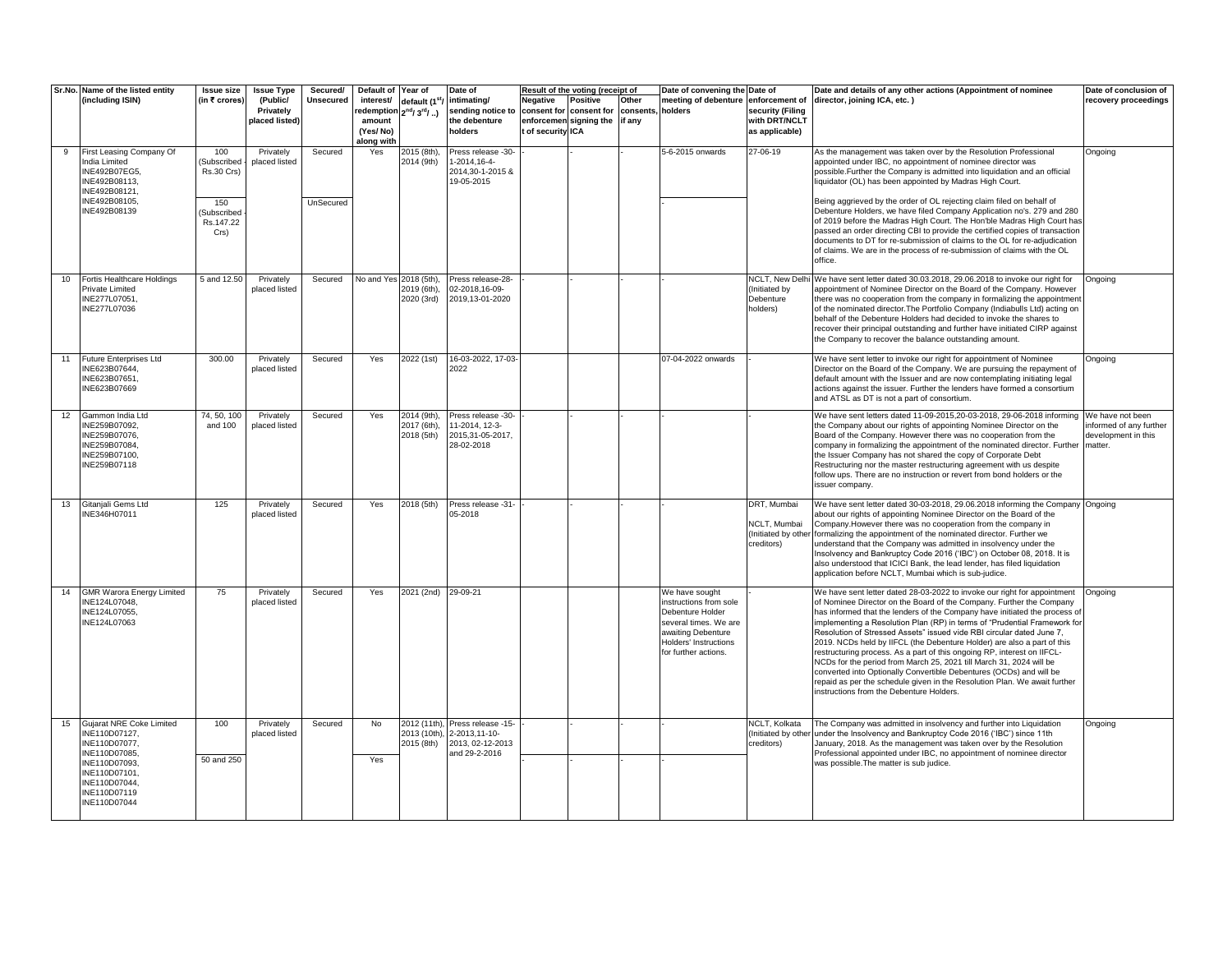|    | Sr.No. Name of the listed entity                | <b>Issue size</b> | <b>Issue Type</b>           | Secured/         | Default of          | Year of                   | Date of                               |                   | Result of the voting (receipt of                                    |        | Date of convening the | Date of                               | Date and details of any other actions (Appointment of nominee                                                                                        | Date of conclusion of                    |
|----|-------------------------------------------------|-------------------|-----------------------------|------------------|---------------------|---------------------------|---------------------------------------|-------------------|---------------------------------------------------------------------|--------|-----------------------|---------------------------------------|------------------------------------------------------------------------------------------------------------------------------------------------------|------------------------------------------|
|    | (including ISIN)                                | (in ₹ crores)     | (Public/                    | <b>Unsecured</b> | interest/           | default (1 <sup>st</sup>  | intimating/                           | <b>Negative</b>   | <b>Positive</b>                                                     | Other  | meeting of debenture  | enforcement of                        | director, joining ICA, etc.)                                                                                                                         | recovery proceedings                     |
|    |                                                 |                   | Privately<br>placed listed) |                  | edemption<br>amount | $2^{nd}/3^{rd}/$ )        | sending notice to<br>the debenture    |                   | consent for consent for consents, holders<br>enforcemen signing the | if any |                       | security (Filing<br>with DRT/NCLT     |                                                                                                                                                      |                                          |
|    |                                                 |                   |                             |                  | (Yes/No)            |                           | holders                               | t of security ICA |                                                                     |        |                       | as applicable)                        |                                                                                                                                                      |                                          |
|    |                                                 |                   |                             |                  | along with          |                           |                                       |                   |                                                                     |        |                       |                                       |                                                                                                                                                      |                                          |
| 16 | Incredible Realcon Private                      | 600               | Privately                   | Secured          | Yes                 | 2018 (5th)                | Press release -30-                    |                   |                                                                     |        |                       | Based on the                          | We have sent letter dated 05-10-2018, 04.01.2019 to invoke our right for                                                                             | Ongoing                                  |
|    | Limited<br>INE499X08013                         |                   | placed listed               |                  |                     |                           | 09-2018                               |                   |                                                                     |        |                       | written/ email<br>approval of         | appointment of Nominee Director on the Board of the Company.However<br>there was no cooperation from the company in formalizing the appointment      |                                          |
|    |                                                 |                   |                             |                  |                     |                           |                                       |                   |                                                                     |        |                       | Debenture                             | of the nominated director. On instructions of the debenture holders we                                                                               |                                          |
|    |                                                 |                   |                             |                  |                     |                           |                                       |                   |                                                                     |        |                       | Holders, we have                      | have issued an acceleration notice on June 30, 2020. We have also                                                                                    |                                          |
|    |                                                 |                   |                             |                  |                     |                           |                                       |                   |                                                                     |        |                       | initiated                             | initiated SARFEASI action against the issuer company in December 2020.                                                                               |                                          |
|    |                                                 |                   |                             |                  |                     |                           |                                       |                   |                                                                     |        |                       | SARFAESI<br>action against            | Taken symbolic of Gurugram property secured with ATSL on behalf of DHs<br>for which nominal travelling expenses with regard to enforcement were      |                                          |
|    |                                                 |                   |                             |                  |                     |                           |                                       |                   |                                                                     |        |                       | the issuer                            | incurred (approx Rs.2,000) by DT. Further we have initated the auction                                                                               |                                          |
|    |                                                 |                   |                             |                  |                     |                           |                                       |                   |                                                                     |        |                       | ompany.                               | process for the sale of secured asset/ property and the auction is in                                                                                |                                          |
|    |                                                 |                   |                             |                  |                     |                           |                                       |                   |                                                                     |        |                       |                                       | process since few months.                                                                                                                            |                                          |
|    |                                                 |                   |                             |                  |                     |                           |                                       |                   |                                                                     |        |                       |                                       |                                                                                                                                                      |                                          |
| 17 | Jaiprakash Associates Ltd.<br>INE455F07667,     | 1250 and<br>500   | Privately<br>placed listed  | Secured          | Yes                 | 2019 (4th),<br>2020 (3rd) | Press release -30-<br>09-2019, 01-04- |                   |                                                                     |        |                       | DRT, Delhi<br>Recovery action         | The Issuer Company has informed that due to debt realignment plan the<br>due interest is being converted into funded interest term loan. And that no | Ongoing                                  |
|    | INE455F07675.                                   |                   |                             |                  |                     |                           | 2020                                  |                   |                                                                     |        |                       | initiated by                          | amount is due on NCDs issued by the Company as per the restructuring                                                                                 |                                          |
|    | INE455F07683.                                   |                   |                             |                  |                     |                           |                                       |                   |                                                                     |        |                       | enders)                               | scheme. The plan is approved by lenders but pending at NCLT bench. We                                                                                |                                          |
|    | INE455F07691,                                   |                   |                             |                  |                     |                           |                                       |                   |                                                                     |        |                       |                                       | have not received any further instructions from the Debenture Holders.                                                                               |                                          |
|    | INE455F07428                                    |                   |                             |                  |                     |                           |                                       |                   |                                                                     |        |                       |                                       |                                                                                                                                                      |                                          |
| 18 | Jaypee Infratech Limited                        | 200               | Privately                   | Secured          | Yes                 | 2017 (6th)                | Press release -31-                    |                   |                                                                     |        |                       |                                       | NCLT, Allahabad The Company is admitted into insolvency under the IBC Code. IRP had                                                                  | Ongoing                                  |
|    | INE099J07160.                                   |                   | placed listed               |                  |                     |                           | 10-2017                               |                   |                                                                     |        |                       | Initiated by other                    | filed an IA I No.89385/2020 at the Hon'ble Supreme Court and an order                                                                                |                                          |
|    | INE099J07178.                                   |                   |                             |                  |                     |                           |                                       |                   |                                                                     |        |                       | creditors)                            | has been passed by by the Hon'ble SC stating that since the entire                                                                                   |                                          |
|    | INE099J07194,<br>INE099J07186                   |                   |                             |                  |                     |                           |                                       |                   |                                                                     |        |                       |                                       | resolution plan was pending consideration before the said court, no<br>coercive actions be taken by any person/ authority against the company        |                                          |
|    |                                                 |                   |                             |                  |                     |                           |                                       |                   |                                                                     |        |                       |                                       | until further orders.                                                                                                                                |                                          |
|    |                                                 |                   |                             |                  |                     |                           |                                       |                   |                                                                     |        |                       |                                       |                                                                                                                                                      |                                          |
| 19 | Lavasa Corporation Limited                      | 250, 15, 120      | Privately                   | Secured          | Yes                 | 2015 (8th).               | Press release -19-                    |                   |                                                                     |        |                       | NCLT. Mumbai                          | We have sent letter dated 29.03.2018, 29.06.2018 informing the Company Ongoing                                                                       |                                          |
|    | INE172G07179,<br>INE172G07237,                  | and 100           | placed listed               |                  |                     | 2020 (3rd)                | 05-2015, 01-07-<br>2020               |                   |                                                                     |        |                       | Initiated by othe<br>creditors)       | about our rights of appointing Nominee Director on the Board of the<br>Company. However there was no cooperation from the company in                 |                                          |
|    | INE172G07245,                                   |                   |                             |                  |                     |                           |                                       |                   |                                                                     |        |                       |                                       | formalizing the appointment of the nominated director. Further the                                                                                   |                                          |
|    | INE172G07112                                    |                   |                             |                  |                     |                           |                                       |                   |                                                                     |        |                       |                                       | Company is admitted into insolvency under IBC vide order dated August                                                                                |                                          |
|    |                                                 |                   |                             |                  |                     |                           |                                       |                   |                                                                     |        |                       |                                       | 30, 2018. The matter is sub judice.                                                                                                                  |                                          |
| 20 | Parsvnath Landmark                              | 200               | Privately                   | Secured          | Yes                 | 2020 (3rd)                | Press release -13-                    |                   |                                                                     |        |                       |                                       | The Company has informed that proposal for reschedulement was                                                                                        | Ongoing                                  |
|    | Developers Private Limited                      |                   | placed listed               |                  |                     |                           | 01-2021                               |                   |                                                                     |        |                       |                                       | approved by the Board of Directors on 20-06-2021. Further informed that                                                                              |                                          |
|    | INE712L07057                                    |                   |                             |                  |                     |                           |                                       |                   |                                                                     |        |                       |                                       | the Restructuring of NCDs has been principally approved till March 2024                                                                              |                                          |
|    |                                                 |                   |                             |                  |                     |                           |                                       |                   |                                                                     |        |                       |                                       | and documentation is under process and expecting to signed-off shortly.                                                                              |                                          |
| 21 | Raiesh Estates and Nirman                       | 53.60.54 and      | Privately                   | Secured          | Yes                 | 2018 (5th)                | Press release -15-                    |                   |                                                                     |        |                       | We are awaiting                       | We have sent letter dated 08-08-2018 informing the Company about our                                                                                 | The Issuer is in bilatera                |
|    | Private Limited                                 | 190               | placed listed               |                  |                     | 2019 (4th)                | 05-2018                               |                   |                                                                     |        |                       | nstructions from                      | rights of appointing Nominee Director on the Board of the                                                                                            | discussions with the                     |
|    | INE331M07112,<br>INE331M07104,                  |                   |                             |                  |                     | 2020 (3rd)                |                                       |                   |                                                                     |        |                       | he Debenture<br>Holders on            | Company. However there was no cooperation from the company in<br>formalizing the appointment of the nominated director. EOD notice are               | holders.                                 |
|    | INE331M07120                                    |                   |                             |                  |                     |                           |                                       |                   |                                                                     |        |                       | urther course of                      | issued to the Company on 09-07-2018, 08-05-2019 and 18-03-2020. We                                                                                   |                                          |
|    |                                                 |                   |                             |                  |                     |                           |                                       |                   |                                                                     |        |                       | action                                | are awaiting instructions from the Debenture Holders on further course of                                                                            |                                          |
|    |                                                 |                   |                             |                  |                     |                           |                                       |                   |                                                                     |        |                       |                                       | action.                                                                                                                                              |                                          |
| 22 | Reliance Communications Ltd                     | 3000 and          | Privately                   | Secured          | Yes                 | 2017 (6th)                | Press release -30-                    |                   |                                                                     |        |                       | NCLT, Mumbai                          | The Company was admitted into insolvency under the Insolvency and                                                                                    | Ongoing                                  |
|    | INE330H07015,                                   | 1500              | placed listed               |                  |                     |                           | 06-2017                               |                   |                                                                     |        |                       | Initiated by othe                     | Bankruptcy Code 2016 ('IBC'). As the management was taken over by the                                                                                |                                          |
|    | INE330H07064                                    |                   |                             |                  |                     |                           |                                       |                   |                                                                     |        |                       | creditors)                            | Resolution Professional appointed under IBC, no appointment of nominee                                                                               |                                          |
|    |                                                 |                   |                             |                  |                     |                           |                                       |                   |                                                                     |        |                       |                                       | director was possible. The RP of RCOM has informed that RCOM is<br>currently under CIR Process and are unable to honour its debt service             |                                          |
|    |                                                 |                   |                             |                  |                     |                           |                                       |                   |                                                                     |        |                       |                                       | obligations.                                                                                                                                         |                                          |
|    |                                                 |                   |                             |                  |                     |                           |                                       |                   |                                                                     |        |                       |                                       |                                                                                                                                                      |                                          |
| 23 | Reliance Infrastructure Limited<br>INE036A07294 | 600               | Privately<br>placed listed  | Secured          | Yes                 | 2020 (3rd)                | Press release -23-<br>01-2020         |                   |                                                                     |        |                       | <b>SARFAESI</b><br>action initiated b | We have sent letter to invoke our right for appointment of Nominee<br>Director on the Board of the Company. Further we have initiated                | Ongoing                                  |
|    |                                                 |                   |                             |                  |                     |                           |                                       |                   |                                                                     |        |                       | DT on behalf of                       | SARFEASI action on 18-01-2021 on behalf of DHs and are in the process                                                                                |                                          |
|    |                                                 |                   |                             |                  |                     |                           |                                       |                   |                                                                     |        |                       | investors                             | of taking symbolic/physical possession of immovable properties.                                                                                      |                                          |
|    |                                                 |                   |                             |                  |                     |                           |                                       |                   |                                                                     |        |                       |                                       |                                                                                                                                                      |                                          |
| 24 | Religare Finvest Limited                        | 42,8 and 20       | Privately                   | UnSecured        | Yes                 | 2021 (2nd)                | 23-06-2021                            |                   |                                                                     |        | 11-04-022             | We are awaiting                       | We have sent letter dated 23-06-2021, 2-3-2022 informing the Company                                                                                 | INE958G08AA3 -                           |
|    | INE958G08AA3,<br>INE958G08989.                  |                   | placed listed               |                  |                     |                           | 2-3-2022                              |                   |                                                                     |        |                       | instructions of<br>Debenture          | about our rights of appointing Nominee Director on the Board of the<br>Company.Response from DH awaited. Further, it may be noted that the           | Resolved (Payment<br>made by way of one- |
|    | INE958G08997                                    |                   |                             |                  |                     |                           |                                       |                   |                                                                     |        |                       | Holders on                            | RBI had placed the company under corrective action plan in 2018 and                                                                                  | time Settlement towards                  |
|    |                                                 |                   |                             |                  |                     |                           |                                       |                   |                                                                     |        |                       | urther course of                      | subsequently the Company was undergoing resolution under RBI                                                                                         | redemption in full)                      |
|    |                                                 |                   |                             |                  |                     |                           |                                       |                   |                                                                     |        |                       | action                                | Prudential Framework. In Feb 2022, the resolution process was halted due                                                                             |                                          |
|    |                                                 |                   |                             |                  |                     |                           |                                       |                   |                                                                     |        |                       |                                       | to lenders declaring Company as 'fraud' exposure. The ASM (Agencies for<br>Specialized Monitoring) acting for the Lenders, are in control of the     |                                          |
|    |                                                 |                   |                             |                  |                     |                           |                                       |                   |                                                                     |        |                       |                                       | payments.                                                                                                                                            |                                          |
|    |                                                 |                   |                             |                  |                     |                           |                                       |                   |                                                                     |        |                       |                                       |                                                                                                                                                      |                                          |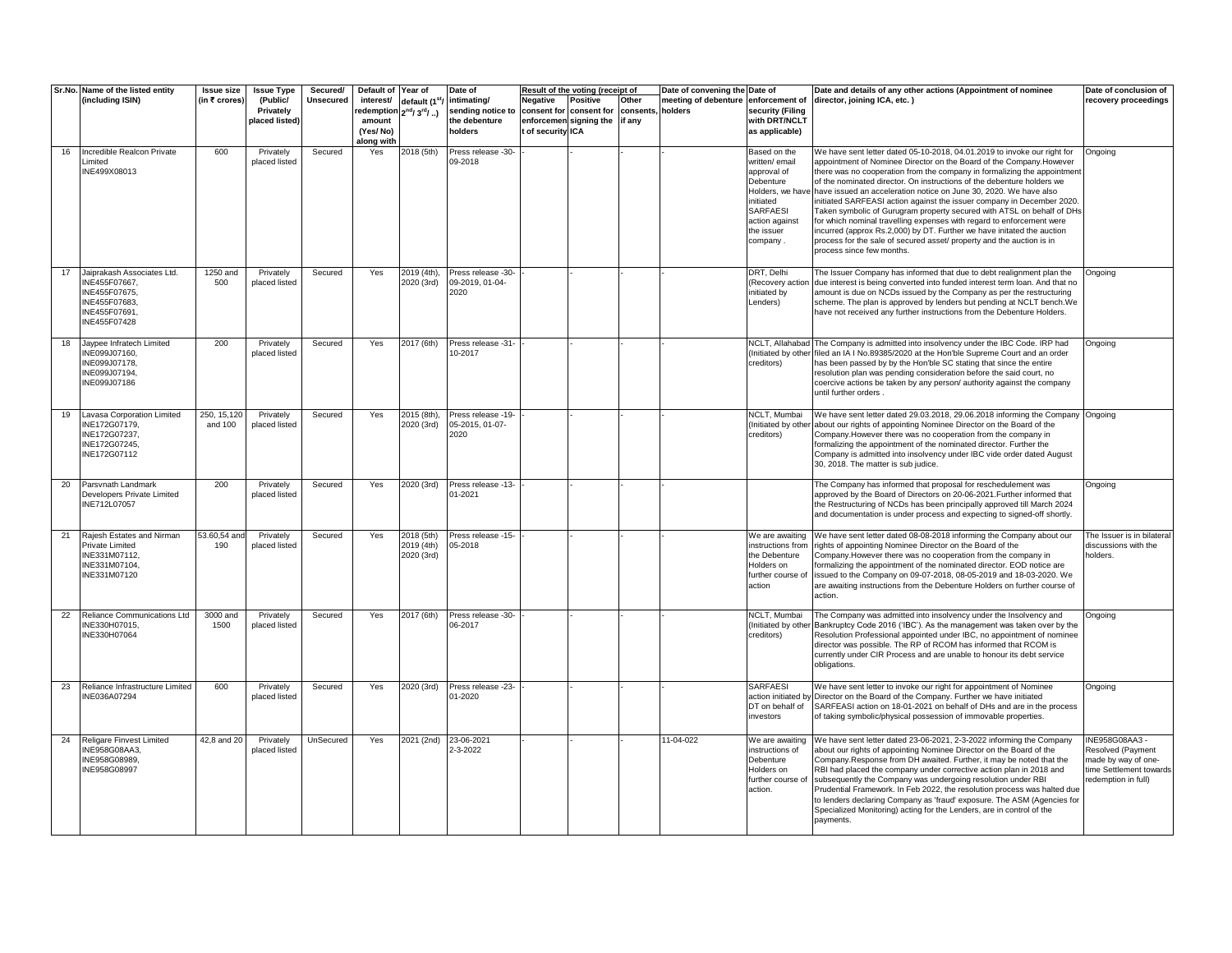|    | Sr.No. Name of the listed entity                                                                                                                                                                                                                                                                                                                                                                                                                                                                                                                                                                                                             | <b>Issue size</b> | <b>Issue Type</b>                       | Secured/                     | Default of Year of                                                    |                            | Date of                                                      |                               | Result of the voting (receipt of                                                       |       | Date of convening the Date of |                                                                       | Date and details of any other actions (Appointment of nominee                                                                                                                                                                                                                                                                                                                                                                                                                                                                                                                                           | Date of conclusion of |
|----|----------------------------------------------------------------------------------------------------------------------------------------------------------------------------------------------------------------------------------------------------------------------------------------------------------------------------------------------------------------------------------------------------------------------------------------------------------------------------------------------------------------------------------------------------------------------------------------------------------------------------------------------|-------------------|-----------------------------------------|------------------------------|-----------------------------------------------------------------------|----------------------------|--------------------------------------------------------------|-------------------------------|----------------------------------------------------------------------------------------|-------|-------------------------------|-----------------------------------------------------------------------|---------------------------------------------------------------------------------------------------------------------------------------------------------------------------------------------------------------------------------------------------------------------------------------------------------------------------------------------------------------------------------------------------------------------------------------------------------------------------------------------------------------------------------------------------------------------------------------------------------|-----------------------|
|    | (including ISIN)                                                                                                                                                                                                                                                                                                                                                                                                                                                                                                                                                                                                                             | (in ₹ crores)     | (Public/<br>Privately<br>placed listed) | <b>Unsecured</b>             | interest/<br>redemption 2nd/3rd/)<br>amount<br>(Yes/No)<br>along with | default (1 <sup>st</sup> / | intimating/<br>sending notice to<br>the debenture<br>holders | Negative<br>t of security ICA | Positive<br>consent for consent for consents, holders<br>enforcemen signing the if any | Other | meeting of debenture          | enforcement of<br>security (Filing<br>with DRT/NCLT<br>as applicable) | director, joining ICA, etc.)                                                                                                                                                                                                                                                                                                                                                                                                                                                                                                                                                                            | recovery proceedings  |
| 25 | Saha Estate Developers Pvt<br>td<br>INE334W07016.<br>INE334W07024                                                                                                                                                                                                                                                                                                                                                                                                                                                                                                                                                                            | 130               | Privately<br>placed listed              | Secured                      | Yes                                                                   | 2018 (5th)                 | Press release -30-<br>06-2018                                |                               |                                                                                        |       |                               | Based on the<br>email/letter<br>from sole<br>debenture<br>holder.     | We have sent letter dated 03-10-2018 to invoke our right for appointment<br>of Nominee Director on the Board of the Company. However there was no<br>consent received cooperation from the company in formalizing the appointment of the<br>nominated director. Further Two (2) criminal cases for cheque bouncing<br>were filed by ATSL for payment of overdue interest and redemption<br>amount on behalf of the Debenture Holder.As per the last update in the<br>said matters, the majestrate has called authorised representative (AR) of<br>DT to seek clarification of relation between parties. | Ongoing               |
| 26 | Shree Ganesh Jewellery House<br>Limited<br>INE553K09012                                                                                                                                                                                                                                                                                                                                                                                                                                                                                                                                                                                      | 100               | Privately<br>placed listed              | Secured                      | Yes                                                                   | 2015 (7th)                 | Press release -30-<br>9-2015, 20-10-<br>2015                 |                               |                                                                                        |       |                               | NCLT. Kolkata<br>(Initiated by othe<br>creditors)                     | The company is admitted into liquidation under the IBC code. Liquidator on Ongoing<br>07-04-2021 informed that the payment of the ISIN shall be realised on<br>vacation of stay imposed by the Order of Hon'ble NCLAT, New Delhi dated<br>06.08.2019 and realisation of assets of the Corporate Debtor in<br>compliance with the provisions of the Code, 2016. The matter is currently<br>pending for consideration before the Hon'ble Tribunal.                                                                                                                                                        |                       |
| 27 | Spentex Industries Limited<br>INE376C07019                                                                                                                                                                                                                                                                                                                                                                                                                                                                                                                                                                                                   | 50                | Privately<br>placed listed              | Secured                      | Yes                                                                   | 2016 (6th)                 | Press release -31-<br>$-2017$                                |                               |                                                                                        |       |                               |                                                                       | We have sent letter dated 14.03.2018 to invoke our right for appointment<br>of Nominee Director on the Board of the Company. However there was no<br>cooperation from the company in formalizing the appointment of the<br>nominated director. Further we understand from the sole debenture holder<br>that the Company was admitted into insolvency under the Insolvency and<br>Bankruptcy Code 2016 ('IBC') with effect from January 3rd, 2020. As the<br>management was taken over by the Resolution Professional appointed<br>under IBC, no appointment of nominee director was possible.           | Ongoing               |
| 28 | Srei Equipment Finance<br>Limited<br>INE872A07PL6<br>INE872A08BZ4<br><b>INE872A08CA5</b><br>INE872A08BX9<br><b>INE872A07PQ5</b><br><b>INE872A07PV5</b><br><b>INE872A07PY9</b><br><b>INE872A07UN2</b><br><b>INE872A07UO0</b><br><b>INE872A07UA9</b><br><b>INE872A07UP7</b><br><b>INE872A07UB7</b><br><b>INE872A07UI2</b><br><b>INE872A07UJ0</b><br><b>INE872A07UC5</b><br><b>INE872A07UK8</b><br>INE881J07FP0<br>INE881J07FQ8<br>INE881J07FO3<br>INE881J07FD6<br>INE881J07FE4<br>INE881J07EK4<br>INE881J07EL2<br>INE881J07FF1<br>INE881J07EM0<br>INE881J07EN8<br>INE881J07EO6<br>INE881J07EP3<br>INE872A07UR3<br>INE872A08DJ4<br>INE881J07DX9 | Various           | Privately<br>placed listed              | Secured and Yes<br>Unsecured |                                                                       | 2021 (2nd)                 | 13-10-21                                                     |                               |                                                                                        |       |                               | NCLT-RBI has<br>initiated<br>insolvency unde<br>FSP, IBC              | The Company was admitted into insolvency under the Insolvency and<br>Bankruptcy Code 2016 ('IBC') vide order dated 8th October, 2021. As the<br>management was taken over by the Resolution Professional appointed<br>under IBC, no appointment of nominee director was possible.                                                                                                                                                                                                                                                                                                                       | Ongoing               |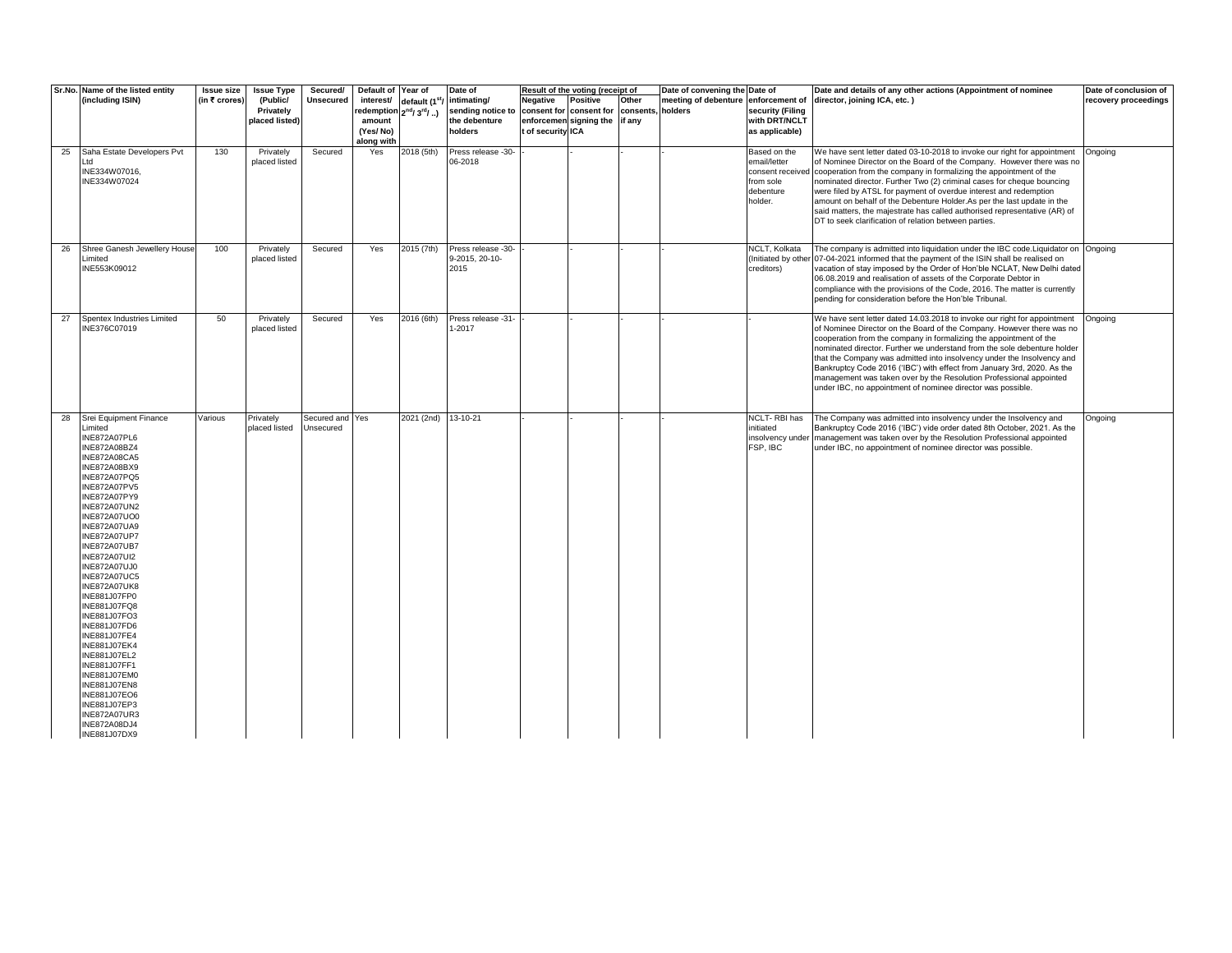|    | Sr.No. Name of the listed entity<br>(including ISIN)                                                                                                                                                                                                                                                                                                                                                                                                                                                                                                                                                                                                                                                                                             | <b>Issue size</b><br>(in ₹ crores) | <b>Issue Type</b><br>(Public/<br>Privately<br>placed listed) | Secured/<br><b>Unsecured</b> | Default of Year of<br>interest/<br>redemption 2 <sup>nd</sup> / 3 <sup>rd</sup> / )<br>amount<br>(Yes/No)<br>along with | default (1 <sup>st</sup> | Date of<br>intimating/<br>sending notice to<br>the debenture<br>holders                           | Negative<br>consent for<br>t of security ICA | Result of the voting (receipt of<br>Positive<br>consent for consents,<br>enforcemen signing the if any | Other | Date of convening the Date of<br>meeting of debenture<br>holders | enforcement of<br>security (Filing<br>with DRT/NCLT<br>as applicable) | Date and details of any other actions (Appointment of nominee<br>director, joining ICA, etc.)                                                                                                                                                                                                                                                                                                                                                                                                                                                                | Date of conclusion of<br>recovery proceedings |
|----|--------------------------------------------------------------------------------------------------------------------------------------------------------------------------------------------------------------------------------------------------------------------------------------------------------------------------------------------------------------------------------------------------------------------------------------------------------------------------------------------------------------------------------------------------------------------------------------------------------------------------------------------------------------------------------------------------------------------------------------------------|------------------------------------|--------------------------------------------------------------|------------------------------|-------------------------------------------------------------------------------------------------------------------------|--------------------------|---------------------------------------------------------------------------------------------------|----------------------------------------------|--------------------------------------------------------------------------------------------------------|-------|------------------------------------------------------------------|-----------------------------------------------------------------------|--------------------------------------------------------------------------------------------------------------------------------------------------------------------------------------------------------------------------------------------------------------------------------------------------------------------------------------------------------------------------------------------------------------------------------------------------------------------------------------------------------------------------------------------------------------|-----------------------------------------------|
|    | INE881J08581<br>INE881J08615<br>INE881J08649<br><b>INE872A07UQ5</b><br><b>INE872A08DI6</b><br>INE881J07FG9<br>INE881J07FJ3<br>INE881J07FR6<br>INE881J08573<br>INE881J08607<br>INE881J08631<br><b>INE872A08CD9</b><br>INE872A07QD1<br><b>INE872A07TE3</b><br><b>INE872A08DB1</b><br>INE872A08DC9<br><b>INE872A08DH8</b><br><b>INE872A07QM2</b><br>INE872A08CF4<br>INE872A08CH0<br>INE872A07QS9<br>INE872A08CJ6<br>INE872A08CL2<br>INE872A07SD7<br><b>INE872A07TP9</b><br>INE872A08CO6<br>INE872A08CP3<br>INE872A07RC1<br><b>INE872A07RE7</b><br>INE872A08CQ1<br><b>INE872A08CT5</b><br>INE872A08CW9<br><b>INE872A07PZ6</b><br><b>INE872A08CY5</b><br>INE872A08CB3<br>INE881J07FH7<br>INE881J07FK1<br>INE881J07FS4<br>INE881J08698<br>INE881J07FU0 |                                    |                                                              |                              |                                                                                                                         |                          |                                                                                                   |                                              |                                                                                                        |       |                                                                  |                                                                       |                                                                                                                                                                                                                                                                                                                                                                                                                                                                                                                                                              |                                               |
| 29 | Sterling Biotech Ltd.<br>INE324C07019                                                                                                                                                                                                                                                                                                                                                                                                                                                                                                                                                                                                                                                                                                            | 300                                | Privately<br>placed listed                                   | Secured                      | Yes                                                                                                                     |                          | 2012 (11th) HY-March 2012 &<br>Press release -15-<br>2-2013                                       |                                              |                                                                                                        |       |                                                                  | NCLT, Mumbai<br>creditors)                                            | We have sent letter dated 29.03.2018, 30.06.2018 informing the Company Ongoing<br>(Initiated by other about our rights of appointing Nominee Director on the Board of the<br>Company. However there was no cooperation from the company in<br>formalizing the appointment of the nominated director.<br>The order of Liquidation dated 08-05-2019 was stayed by the Hon'ble<br>NCLAT. However, the same has now been restored by the Hon'ble<br>Supreme Court in terms of the order dated 22-02-2021.                                                        |                                               |
| 30 | Talwalkars Better Value<br>Fitness Limited.<br>INE502K07112,<br>INE502K07096,<br>INE502K07138,<br>INE502K07120,<br>INE502K07104,<br>INE502K07047                                                                                                                                                                                                                                                                                                                                                                                                                                                                                                                                                                                                 | 25, 50                             | Privately<br>placed listed                                   | Secured                      | No and Yes 2019 (4th)                                                                                                   |                          | Press release-07-<br>-01-2019, 01-20<br>2019                                                      |                                              |                                                                                                        |       |                                                                  | <b>NCLT, Mumbai</b><br>(Initiated by othe<br>creditors)               | We have sent letter dated 14.03.2018,04.01.2019 to invoke our right for<br>appointment of Nominee Director on the Board of the Company. However<br>there was no cooperation from the company in formalizing the appointment<br>of the nominated director. Further the Company was admitted into<br>insolvency under the Insolvency and Bankruptcy Code 2016 ('IBC') vide<br>order dated 11.02.2021. As the management was taken over by the<br>Resolution Professional appointed under IBC, no appointment of nominee<br>director was possible.              | Ongoing                                       |
| 31 | Talwalkars Healthclubs Limited 25,25 and 25<br>INE627Z07016,<br>INE627Z07024,<br>INE627Z07032,<br>INE627Z07057,<br>INE627Z07040                                                                                                                                                                                                                                                                                                                                                                                                                                                                                                                                                                                                                  | 25 and 25                          | Privately<br>placed listed                                   | Secured                      | No<br>No and Yes                                                                                                        | 2018(5th),<br>2019 (4th) | Press release -17-<br>08-2018, 18-12-<br>2018,21-08-2019,<br>04-02-2019,07-01-<br>2019,04-10-2019 |                                              |                                                                                                        |       |                                                                  | NCLT, Mumbai<br>(Initiated by other<br>creditors)                     | We have sent letter dated 03.09.2018, 04.01.2019, 04.02.2019 to invoke<br>our right for appointment of Nominee Director on the Board of the<br>Company. However there was no cooperation from the company in<br>formalizing the appointment of the nominated director. Further the<br>Company was admitted into insolvency under the Insolvency and<br>Bankruptcy Code 2016 ('IBC') vide order dated 11.02.2021. As the<br>management was taken over by the Resolution Professional appointed<br>under IBC, no appointment of nominee director was possible. | Ongoing                                       |